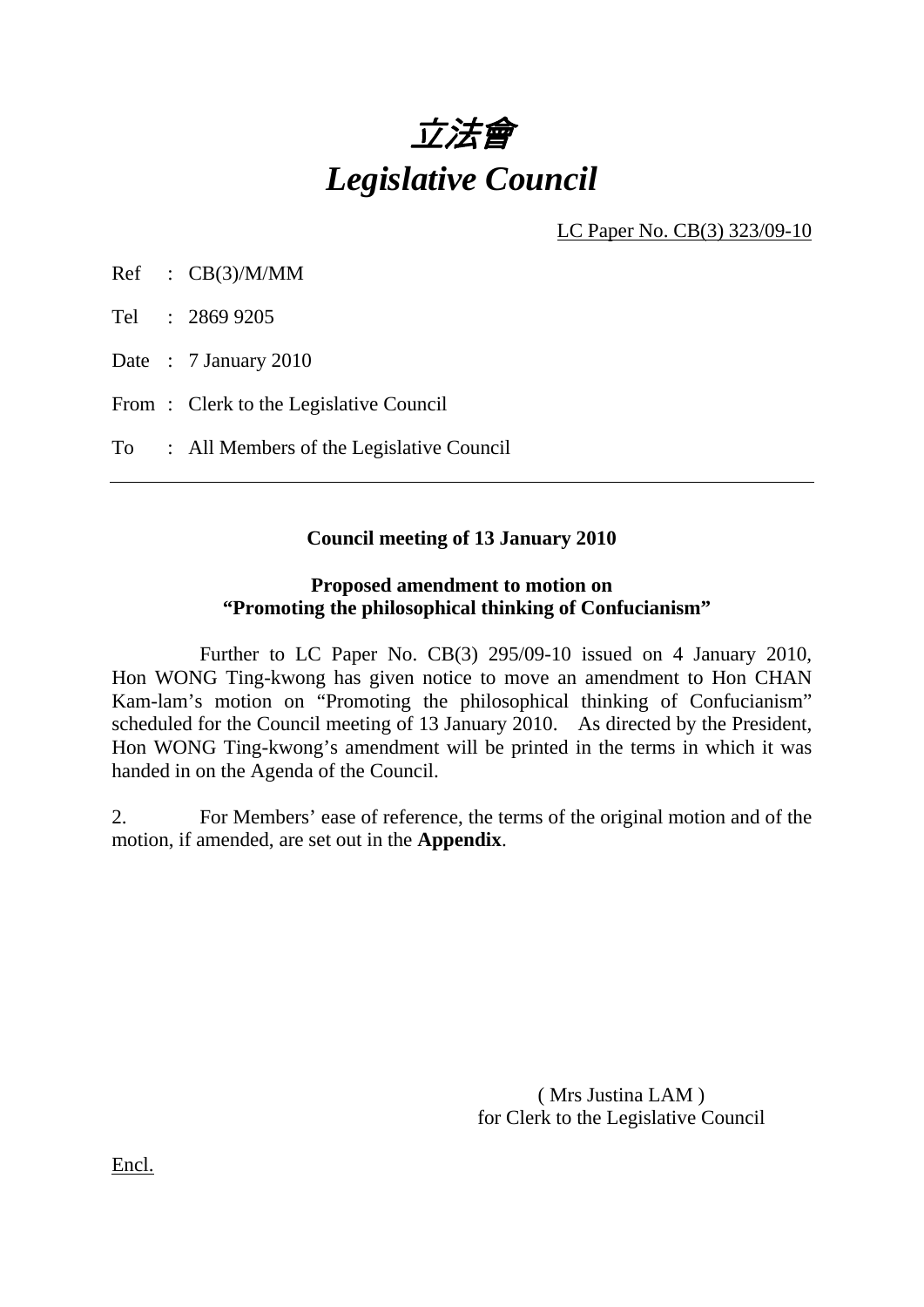# (Translation)

# **Motion debate on "Promoting the philosophical thinking of Confucianism" to be held at the Legislative Council meeting of Wednesday, 13 January 2010**

## **1. Hon CHAN Kam-lam's original motion**

That, given that Confucius' philosophical thinking of Confucianism is highly respected by many countries in the world, and Confucius was long ago elected one of the 10 most outstanding philosophers in the world, and the United Nations Educational, Scientific and Cultural Organization established a 'Confucius Prize for Literacy' in 2005 to award individuals who have made remarkable contribution to education, it is evident that the philosophical thinking of Confucianism is held in high esteem in the world; in view of the weak concept of morality of the Hong Kong community, increasingly distant moral relationship, confusing social values, the frequent occurrence of domestic violence and child abuse incidents, as well as the serious problems of drug addiction, drug abuse and compensated dating among young people, there is indeed a need for the Government to revive the philosophy of Confucianism in the community, with a view to building social order and harmony, strengthening business ethics, and enhancing personal virtues and qualities; in this connection, this Council urges the Government to:

- (a) promote the philosophy of Confucianism to revive the concept of public morality, and strengthen the maintenance of ethical relationship in families to enhance the community spirit of mutual help;
- (b) promote the application of the philosophy of Confucianism to social enterprises and business operations, so as to enhance the humanistic qualities of the public;
- (c) introduce in schools and tertiary institutions moral education courses which feature traditional Chinese cultural thinking and emphasize the cultivation of one's moral character; and
- (d) designate the birthday of Confucius as the Confucius Day to establish the esteemed position of Confucian thinking in the Hong Kong community.

# **2. Motion as amended by Hon WONG Ting-kwong**

That, given that Confucius' philosophical thinking of Confucianism is highly respected by many countries in the world, and Confucius was long ago elected one of the 10 most outstanding philosophers in the world, and the United Nations